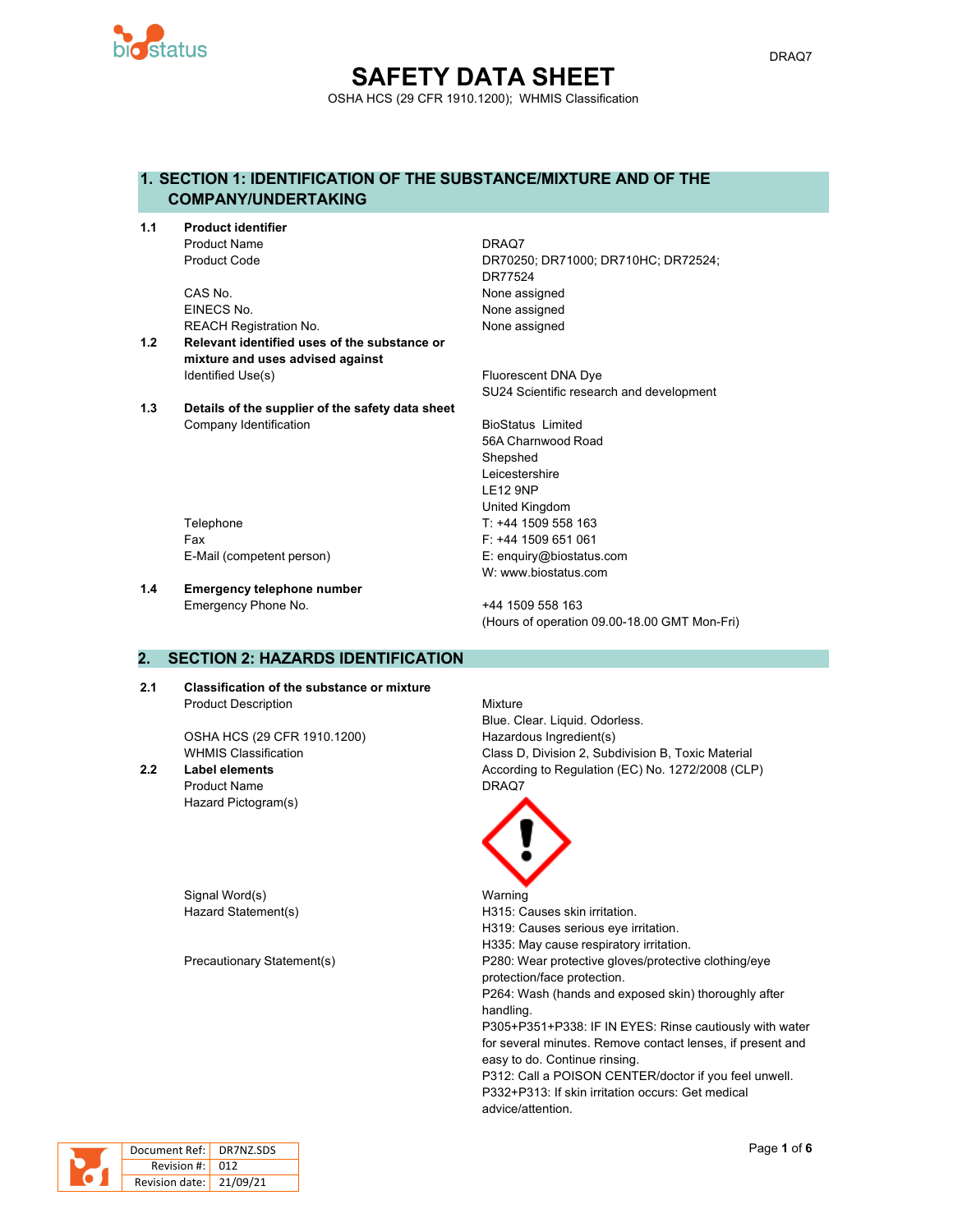

P362: Take off contaminated clothing. **2.3 Other hazards** Warning - this preparation contains a substance not yet tested completely.

**2.4 Additional Information** None

## **3. SECTION 3: COMPOSITION/INFORMATION ON INGREDIENTS**

#### **3.2 Mixtures**

| Hazardous Ingredient(s)                                                                                                       | %     | CAS No.       | <b>OSHA HCS (29 CFR)</b><br>1910.1200) | <b>WHMIS Classification</b>                              |
|-------------------------------------------------------------------------------------------------------------------------------|-------|---------------|----------------------------------------|----------------------------------------------------------|
| Proprietary derivative of<br>1,5-BIS{[2-<br>(DIMETHYLAMINO)<br>ETHYLJAMINO}-4,8-<br><b>DIHYDROXYANTHRACE</b><br>NE-9.10-DIONE | $<$ 1 | None assigned | Irritant.                              | Class D. Division 2,<br>Subdivision B, Toxic<br>Material |

#### **3.3 Additional Information**

For full text of H/P phrases see section 16.

## **4. SECTION 4: FIRST AID MEASURES**



| 4.1 | <b>Description of first aid measures</b>      |                                                              |
|-----|-----------------------------------------------|--------------------------------------------------------------|
|     | General information                           | Warning - this preparation contains a substance not yet      |
|     |                                               | tested completely.                                           |
|     | Inhalation                                    | IF INHALED: Remove person to fresh air and keep              |
|     |                                               | comfortable for breathing.                                   |
|     | Ingestion                                     | IF SWALLOWED: Rinse mouth, Get medical attention             |
|     |                                               | immediately.                                                 |
|     | <b>Skin Contact</b>                           | IF ON SKIN (or hair): Take off immediately all contaminated  |
|     |                                               | clothing. Rinse skin with water/shower. If symptoms persist, |
|     |                                               | obtain medical attention.                                    |
|     | Eye Contact                                   | IF IN EYES: Rinse cautiously with water for several minutes. |
|     |                                               | Remove contact lenses, if present and easy to do. Continue   |
|     |                                               | rinsing. If eye irritation persists: Get medical             |
|     |                                               | advice/attention                                             |
| 4.2 | Most important symptoms and effects, both     |                                                              |
|     | acute and delayed                             |                                                              |
|     | Inhalation                                    | May cause irritation to the respiratory system.              |
|     | Ingestion                                     | Stomach ache. Vomiting                                       |
|     | <b>Skin Contact</b>                           | May cause irritation.                                        |
|     | Eye Contact                                   | May cause eye irritation.                                    |
| 4.3 | Indication of any immediate medical attention | Treat symptomatically.                                       |
|     | and special treatment needed                  |                                                              |
|     |                                               |                                                              |
| 5.  | <b>SECTION 5: FIRE-FIGHTING MEASURES</b>      |                                                              |
| 5.1 |                                               |                                                              |
|     | <b>Extinguishing Media</b>                    | Non-flammable. In case of fire in the surroundings: all      |

- **5.2 Special hazards arising from the substance or mixture**
- 

extinguishing agents allowed. None anticipated.

**5.3 Advice for fire-fighters Fire fighters** Fire fighters should wear complete protective clothing including self-contained breathing apparatus.

### **6. SECTION 6: ACCIDENTAL RELEASE MEASURES**

**6.1 Personal precautions, protective equipment and** Wear suitable protective clothing, gloves and eye/face **emergency procedures**

protection.

| Document Ref: DR7NZ.SDS |  |
|-------------------------|--|
| Revision $\#$ : 012     |  |
| Revision date: 21/09/21 |  |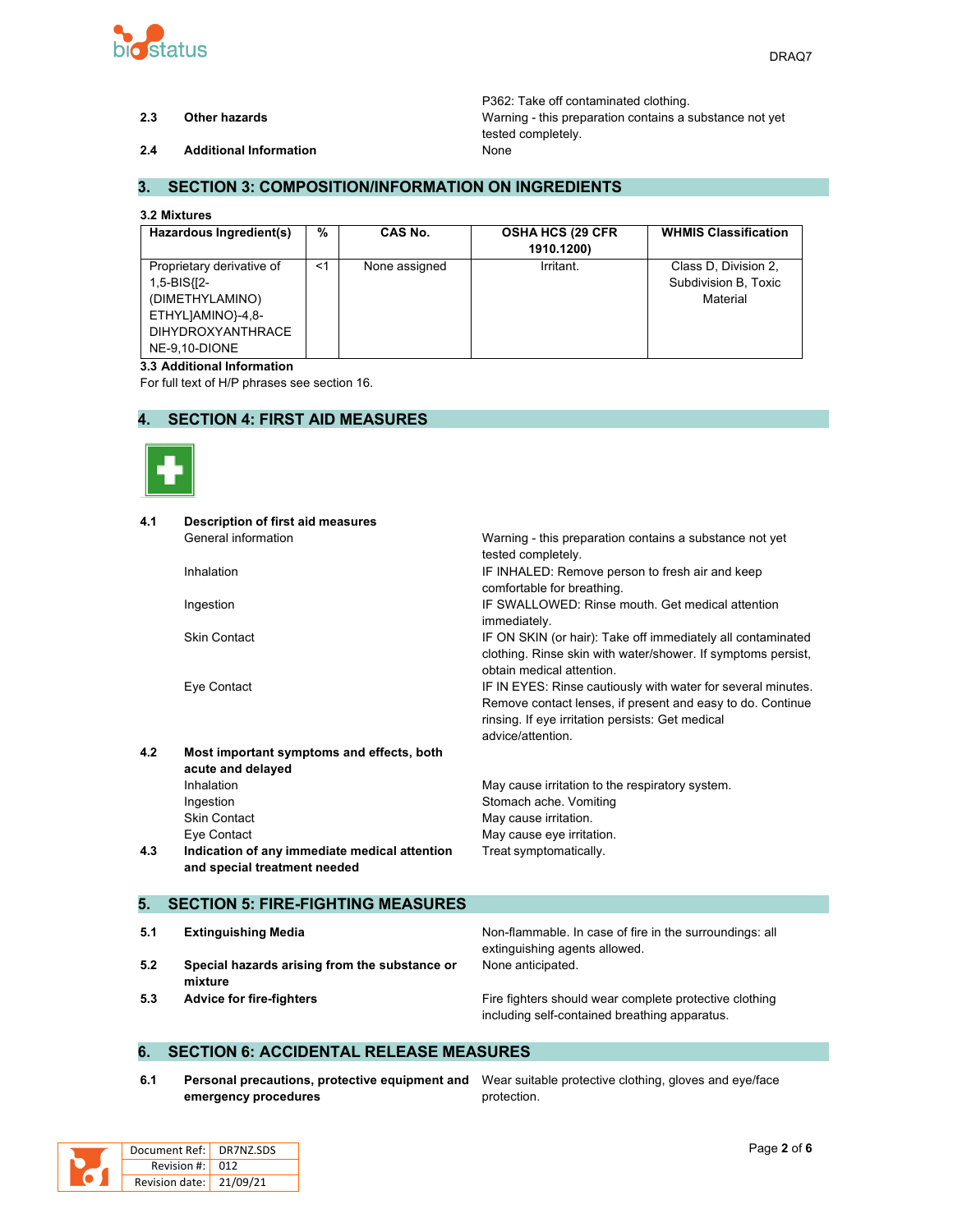

- **6.2 Environmental precautions** Cover with absorbent or contain. Collect and dispose. **6.3 Methods and material for containment and cleaning up** Wear suitable protective clothing, gloves and eye/face protection. Cover with absorbent or contain. Collect and dispose. Dispose of this material and its container to hazardous or special waste collection point. Wash the spillage area with water. **6.4 Reference to other sections** Wear suitable protective clothing, gloves and eye/face protection. For full text of H/P phrases see section 16. Collect mechanically and dispose of according to Section 13. **7. SECTION 7: HANDLING AND STORAGE 7.1 Precautions for safe handling For professional users only.** Observe the usage / storage instructions. Wear suitable protective clothing, gloves and eye/face
- **7.2 Conditions for safe storage, including any incompatibilities** Storage temperature **Storage temperature (°C): 2-8. Do not freeze.** Storage temperature (°C): 2-8. Do not freeze. Incompatible materials **None anticipated**.

# Storage life Observe directions on label and instructions for use. **7.3 Specific end use(s) Eluorescent DNA Dye** SU24 Scientific research and development

Always wash hands before smoking, eating and drinking.

Avoid contact with skin and eyes.

### **8. SECTION 8: EXPOSURE CONTROLS/PERSONAL PROTECTION**

**8.1 Control parameters** Exposure limit values Not determined. USA (NIOSH/OSHA) Not determined. BEI: Biological Exposure Indices (ACGIH) Not determined. OEL (Ireland) Not determined. Japan (ENCS) Not determined.

**8.2 Exposure controls**

- 
- **8.2.2 Personal protection equipment**

protection.

**8.2.1 Appropriate engineering controls Provide adequate ventilation.** 



Eye/face protection Wear protective eyewear (goggles, face shield, or safety glasses).

Skin protection (Hand protection/ Other) Wear suitable protective clothing and gloves. Respiratory protection **Not normally required.** Unlikely to be hazardous by inhalation because of the low vapor pressure of the material at ambient temperature.

#### **9. SECTION 9: PHYSICAL AND CHEMICAL PROPERTIES**

#### **9.1 Information on basic physical and chemical**

- **properties** Appearance Colored liquid. Color. Blue. Odor **Odor** Odorless. Odor Threshold **Not available.** Not available. pH  $\blacksquare$ Melting Point/Freezing Point Not available. Initial boiling point and boiling range Not available. Flash point **Not available.** Evaporation Rate **Not available**.
	-

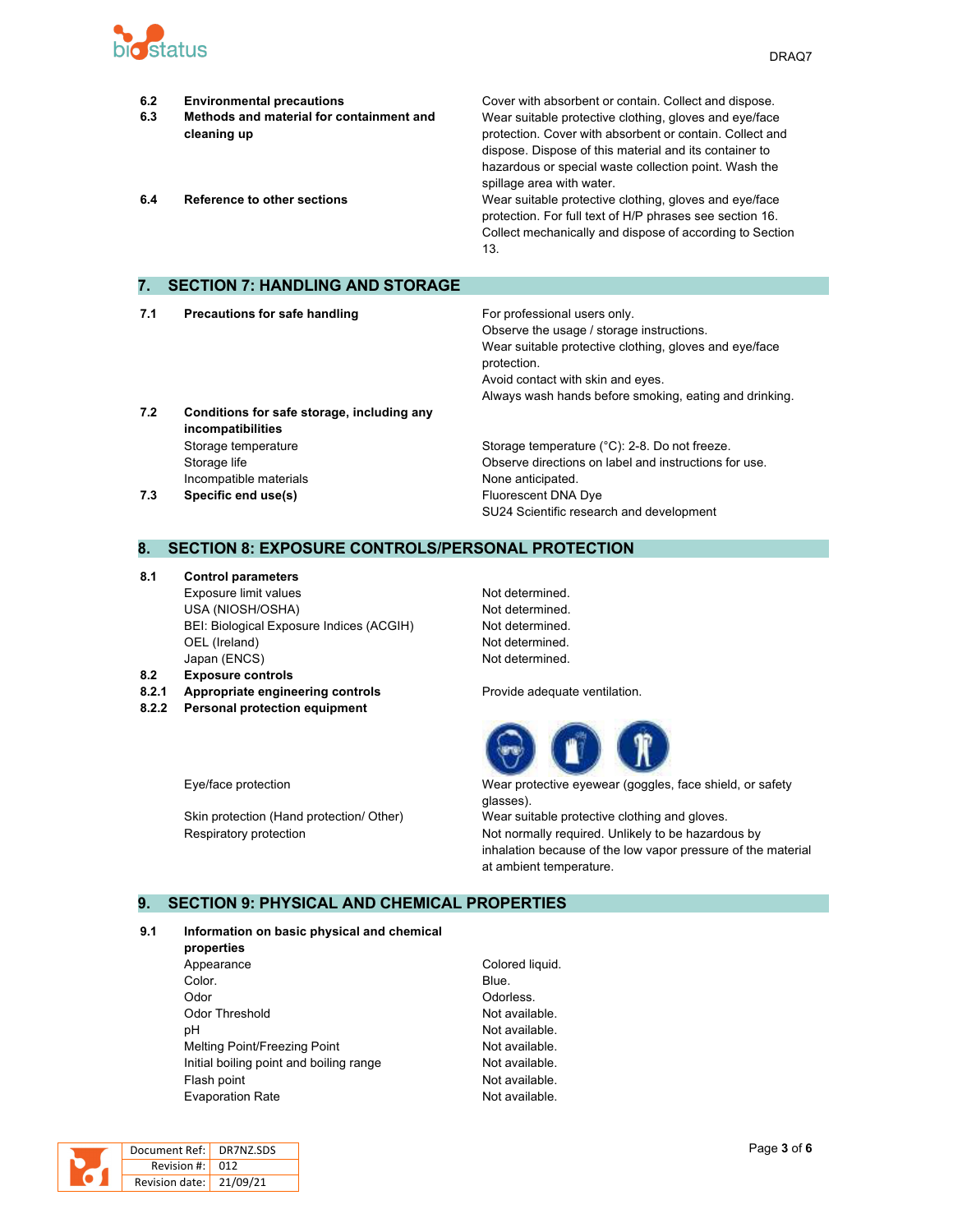

|     | Flammability (solid, gas)                    | Not available. |
|-----|----------------------------------------------|----------------|
|     | Upper/lower flammability or explosive limits | Not available. |
|     | Vapor pressure                               | Not available. |
|     | Vapor density                                | Not available. |
|     | Relative density                             | Not available. |
|     | Solubility(ies)                              | Not available. |
|     | Partition coefficient: n-octanol/water       | Not available. |
|     | Auto-ignition temperature                    | Not available. |
|     | <b>Decomposition Temperature</b>             | Not available. |
|     | Viscosity                                    | Not available. |
|     | <b>Explosive properties</b>                  | Not available. |
|     | Oxidizing properties                         | Not available. |
| 9.2 | <b>Other information</b>                     | None known.    |

### **10. SECTION 10: STABILITY AND REACTIVITY**

- **10.1 Reactivity None known. None known.**
- **10.2 Chemical stability** Stable at ambient temperatures.
- **10.3 Possibility of hazardous reactions** None known.
- **10.4 Conditions to avoid None known.**
- **10.5 Incompatible materials 10.5 Incompatible materials** Strong **Strong oxidizing agents. Strong Alkalis.**
- **10.6 Hazardous decomposition product(s)** None known.

# **11. SECTION 11: TOXICOLOGICAL INFORMATION**

**11.1 Information on toxicological effects Mixture** Warning - this preparation contains a substance not yet tested completely. **Acute toxicity Not determined.** No information available. **Irritation Irritation Irritation In In In In In In In In In In In In In In In In In In In In In In In I Corrosivity** Corrosivity **Not determined.** No information available. **Sensitization Not determined. No information available.** Not determined. No information available. **STOT** - single exposure **Not determined.** No information available. **Repeated dose toxicity Not determined. No information available. Carcinogenicity Carcinogenicity Not determined. No information available. Mutagenicity Mutagenicity Mutagenicity Mutagenicity Mutagenicity Mutagenicity Mutagenicity Mutagenicity Mutagenicity Mutagenicity Mutagenicity Mutagenicity Mutagenicity Mutagenicity Mutagenicit Toxicity for reproduction** Not determined. No information available. **11.2 Other information** Inhalation **May cause irritation to the respiratory system.** May cause irritation to the respiratory system. Ingestion **Interpretent in the Harmful:** possible risk of irreversible effects if swallowed. Skin Contact **May cause irritation.** May cause irritation. Eye Contact **May cause eye irritation**.

#### **12. SECTION 12: ECOLOGICAL INFORMATION**

| 12.1 | <b>Toxicity</b>                           | Not determined. No information available. |
|------|-------------------------------------------|-------------------------------------------|
| 12.2 | Persistence and degradability             | Not determined. No information available. |
| 12.3 | <b>Bioaccumulative potential</b>          | Not determined. No information available. |
| 12.4 | <b>Mobility in soil</b>                   | Not determined. No information available. |
| 12.5 | <b>Results of PBT and vPvB assessment</b> | Not determined. No information available. |
| 12.6 | Other adverse effects                     | Not determined. No information available. |

### **13. SECTION 13: DISPOSAL CONSIDERATIONS**

**13.1 Waste treatment methods** Disposal should be in accordance with local, state or national legislation. **13.2 Additional Information** Wear suitable protective clothing, gloves and eye/face protection.

### **14. SECTION 14: TRANSPORT INFORMATION**

NOT CLASSED AS DANGEROUS FOR Not classified according to the United Nations 'Recommendations on

| Document Ref:   DR7NZ.SDS |  |
|---------------------------|--|
| Revision $\#$ : 012       |  |
| Revision date: 21/09/21   |  |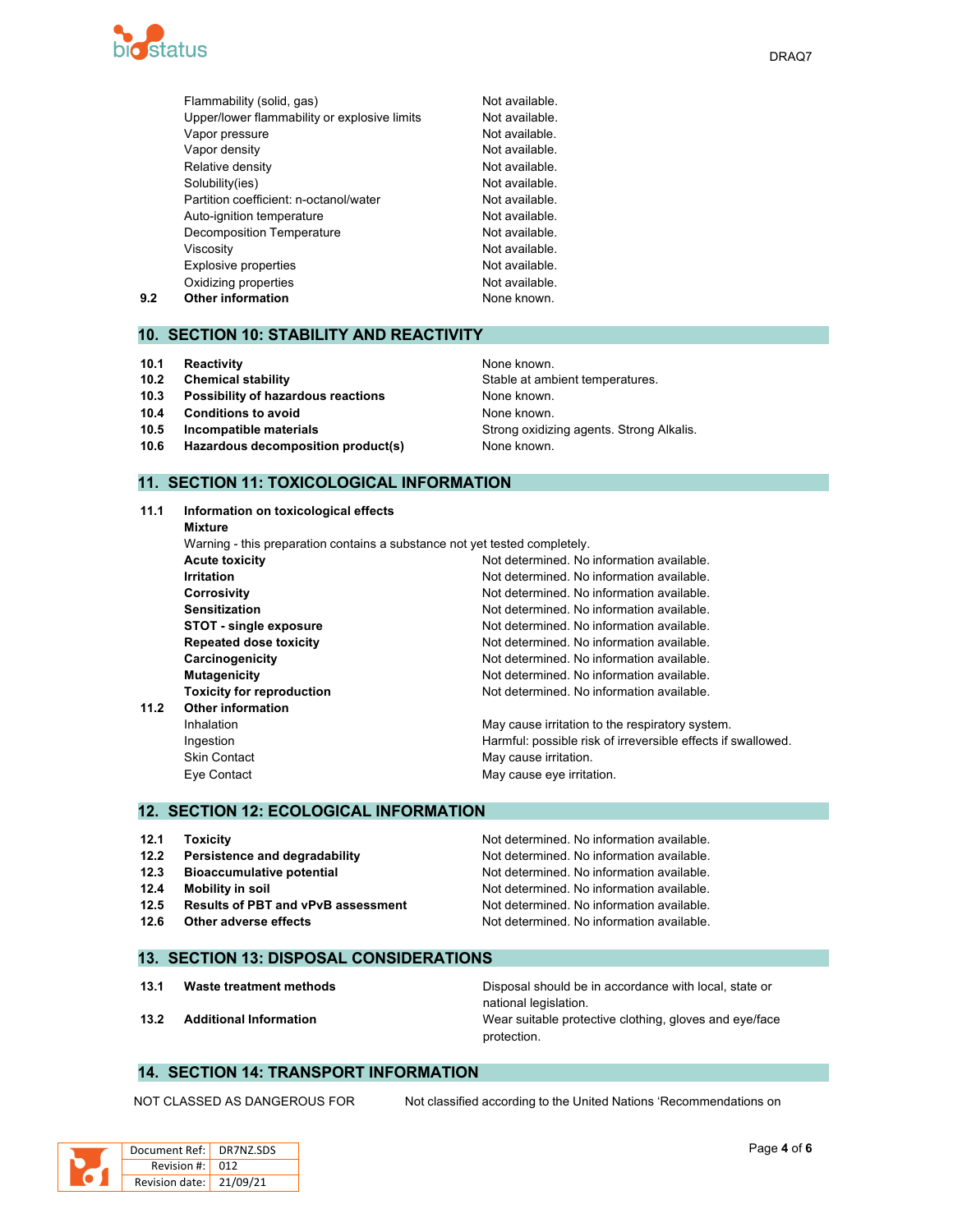

| TRANSPORT. |                                                                  | the Transport of Dangerous Goods'. (IMDG, ICAO/IATA, ADR/RID). |
|------------|------------------------------------------------------------------|----------------------------------------------------------------|
| 14.1       | UN number                                                        | Not applicable.                                                |
| 14.2       | UN proper shipping name                                          | Not applicable.                                                |
| 14.3       | Transport hazard class(es)                                       | Not applicable.                                                |
| 14.4       | Packing group                                                    | Not applicable.                                                |
| 14.5       | <b>Environmental hazards</b>                                     | None known.                                                    |
| 14.6       | Special precautions for user                                     | Not applicable.                                                |
| 14.7       | Transport in bulk according to Annex II of                       | Not applicable.                                                |
|            | MARPOL73/78 and the IBC Code                                     |                                                                |
|            |                                                                  |                                                                |
|            | <b>15. SECTION 15: REGULATORY INFORMATION</b>                    |                                                                |
| 15.1       | Safety, health and environmental                                 |                                                                |
|            |                                                                  |                                                                |
|            | regulations/legislation specific for the substance<br>or mixture |                                                                |
|            | SARA 313 - Toxic Chemicals                                       | None                                                           |
|            |                                                                  |                                                                |
|            | CERCLA (Comprehensive Environmental Response None                |                                                                |
|            | Compensation and Liability Act)                                  |                                                                |
|            | Proposition 65 (California)                                      |                                                                |

WHMIS Classification **Class D**, Division 2, Subdivision B, Toxic Material

**15.2 Chemical Safety Assessment** Not determined. No information available.

# **16. SECTION 16: OTHER INFORMATION**

**Canada**

#### **The following sections contain revisions or new statements:** 1-16. **LEGEND**

Massachusetts MSL None New Jersey Department of Health RTK List None Pennsylvania RTK None

PIN Number Not applicable. CANADA INGREDIENT DISCLOSURE LIST None

| LEGEND                                             |                                                                      |
|----------------------------------------------------|----------------------------------------------------------------------|
| <b>LTEL</b>                                        | Long Term Exposure Limit                                             |
| <b>STEL</b>                                        | Short Term Exposure Limit                                            |
| <b>STOT</b>                                        | Specific Target Organ Toxicity                                       |
| <b>DNEL</b>                                        | Derived No Effect Level                                              |
| PNEC                                               | Predicted No Effect Concentration                                    |
| <b>PBT</b>                                         | Persistent, Bioaccumulative and Toxic                                |
| vPvB                                               | very Persistent and very Bioaccumulative                             |
| Flam. Lig. 1                                       | Flammable Liquid Category 1                                          |
| Flam. Lig. 2                                       | Flammable Liquid Category 2                                          |
| Flam. Lig. 3                                       | Flammable Liquid Category 3                                          |
| Acute Tox, 4                                       | Acute toxicity Category 4                                            |
| Skin Irrit. 2                                      | Skin corrosion/irritation Category 2                                 |
| Eye Irrit. 2                                       | Serious eye damage/irritation Category 2                             |
| STOT SE3                                           | Specific target organ toxicity — single exposure Category 3          |
| STOT RE 1                                          | Specific target organ toxicity — repeated exposure Category 1        |
| Hazard Statement(s) and Precautionary Statement(s) |                                                                      |
| H319: Causes serious eye irritation.               | P280: Wear protective gloves/protective clothing/eye protection/face |
| H315: Causes skin irritation.                      | protection.                                                          |
| H335: May cause respiratory irritation.            | P264: Wash (hands and exposed skin) thoroughly after handling.       |
|                                                    | P305+P351+P338: IF IN EYES: Rinse cautiously with water for several  |
|                                                    | minutes. Remove contact lenses, if present and easy to do. Continue  |
|                                                    | rinsing.                                                             |
|                                                    | P312: Call a POISON CENTER/doctor if you feel unwell.                |
|                                                    | P332+P313: If skin irritation occurs: Get medical advice/attention.  |
|                                                    | P362: Take off contaminated clothing.                                |
|                                                    |                                                                      |

#### **Disclaimers**

Information contained in this publication or as otherwise supplied to Users is believed to be accurate and is given in good faith, but it is for the Users to satisfy themselves of the suitability of the product for their own particular purpose. BioStatus gives no warranty as to the fitness of the product for any particular purpose and any implied warranty or condition (statutory or otherwise) is excluded except to the extent that exclusion is prevented by law. BioStatus accepts no liability

| Document Ref: DR7NZ.SDS |  |
|-------------------------|--|
| Revision #: 012         |  |
| Revision date: 21/09/21 |  |